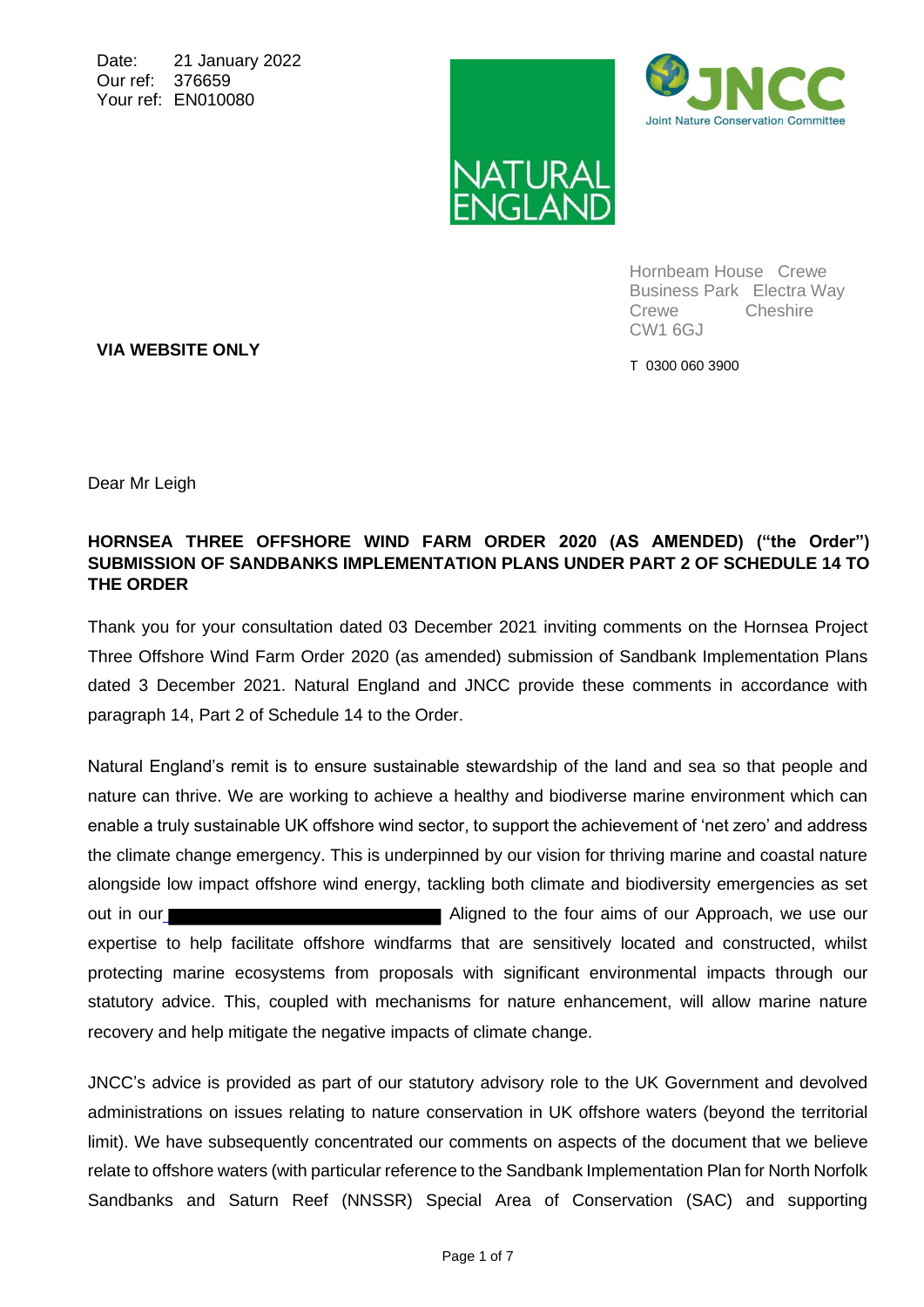documentation) and defer to comments provided by Natural England (NE) for aspects relating to inshore waters.

In providing this advice we have reviewed the following documents:

- NNSSR SAC Sandbank Implementation Plan ('SBIP') (Version 3.0, dated 1/12/21)
- WNNC SAC SBIP (Version 3.0, dated 1/12/21)
- Appendix 1 Marine Debris Removal Campaign Desktop Study (Version 3.0, dated 1/12/21)
- Appendix 2 Environmental Monitoring Plan for Impacts Associated with Cable Protection (Version 3.0, dated 1/12/21)

• Appendix 3 Indicative Disposal Location Study Sandwave Levelling and Seabed Preparation (Version 3.0, dated 1/12/21)

• Compensation Consultation Summary (Version 3.0 dated 1/12/21)

# **1 Summary**

Natural England and JNCC do not support the requirement to remove abandoned fishing gear and/or marine litter as compensation for lasting/permanent habitat loss of Annex I habitats from cable protection. This is because:

- The presence of marine litter has never been raised as something hindering the conservation objectives for either site;
- The amount of marine litter located and removed within both designated sites is likely to be limited;
- The one-off removal of marine litter will be extremely unlikely to compensate for lasting impacts from cable protection over the lifetime of the project i.e. 30 years;
- It is unclear how it will be demonstrated that the removal of litter is compensating for habitat loss;
- It is unclear how the educational package with key stakeholders i.e. fishermen, is effectively compensating for habitat loss; and
- There is no adaptive management clause to change approach and/or compensation measures if it is demonstrated that compensation is not delivering.

In this context we feel obliged to highlight that the lack of appropriate compensatory measures to address impacts on the two SACs may pose challenges to future regulatory decisions on projects where there is any potential for in-combination impacts on Annex I sandbanks with those of Hornsea Project Three's cable protection.

We also highlight that should the cable protection not be removable at the time of decommissioning, further compensation measures are likely to be required as the impacts will no longer be long-term but permanent.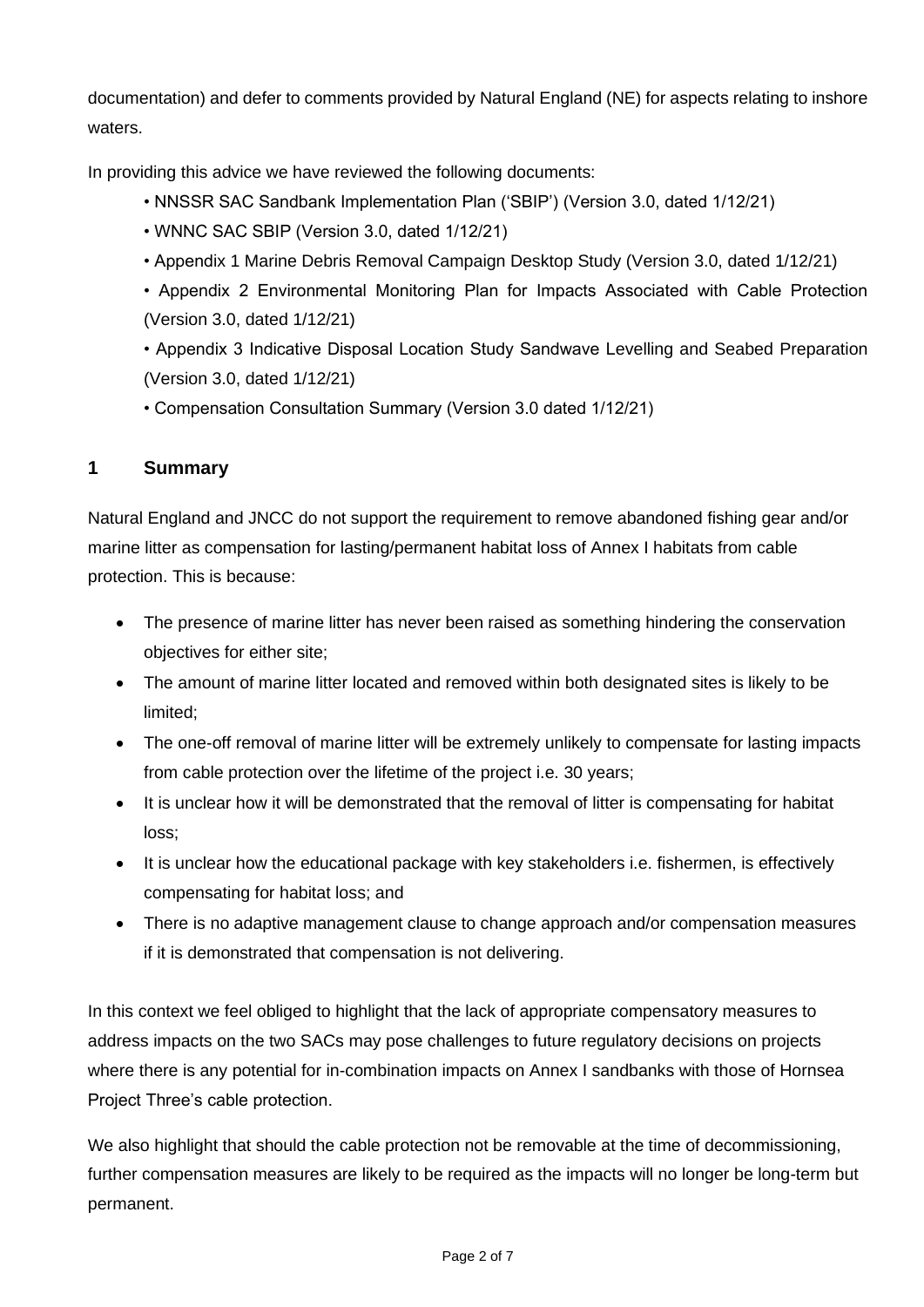However, Natural England and JNCC do acknowledge that Hornsea Project Three's submitted SBIPs meet the Secretary of State's requirements as laid out in the Development Consent Order ('DCO').

Regarding the implementation of the SBIPs, Natural England and JNCC have outstanding concerns in relation to the certainty that:

- further significant impacts to the designated site features from the removal can be suitably minimised: and
- the proposed monitoring will be able to provide the necessary evidence that an adverse effect on integrity (AEoI) has been adequately compensated for.

#### $\overline{2}$ Main concerns with assessment of SBIPs as compensation

In providing our advice on the final SBIP to the Secretary of State. Natural England and JNCC have considered the extent to which SBIPs meet the draft Principles of Compensatory Measures set out in **DEFRA's recently published 1** 

(July, 2021). The full assessment is included within Appendix 1 and our main concerns summarised below:

#### $2.1$ **Relevance to SAC Conservation Objectives**

Whilst marine litter removal is undoubtedly useful in terms of the wider environmental requirements under the Marine Strategy Framework Directive and Marine Plans, the presence of marine litter has not been identified as a pressure in terms of the conservation objectives for WNNC or NNSSR SAC. As such, we have a high degree of concern that any litter removal and/or awareness campaign will not make a positive difference to the conservation objectives of the SACs and therefore cannot be considered an appropriate or successful compensation measure.

#### $2.2$ Effectiveness of Debris Removal for Designated Site Ecological Function and Network **Coherence**

We note that Hornsea Project Three predict that within the proposed 6-week marine debris removal campaign period proposed approximately 168 targets may be removed from one of the SACs. Assuming an average size of 5 m<sup>2</sup> per target, then the campaign might remove debris covering an area of approx. 4,200  $\text{m}^2$  (i.e. less than half a hectare). Whilst we note that the survey period may be extended, this area is considerably less than the worst-case scenario (WCS) area of impact of 41.80 ha in NNSSR SAC and 2.77 ha in WNNC SAC. states that "compensation" ratios of 1:1 or below should only be considered when it is demonstrated that with such an extent, the measures will be 100% effective in reinstating structure and functionality within a short period of time". We do not believe that sufficient evidence has been provided to suggest this is the case. As well as not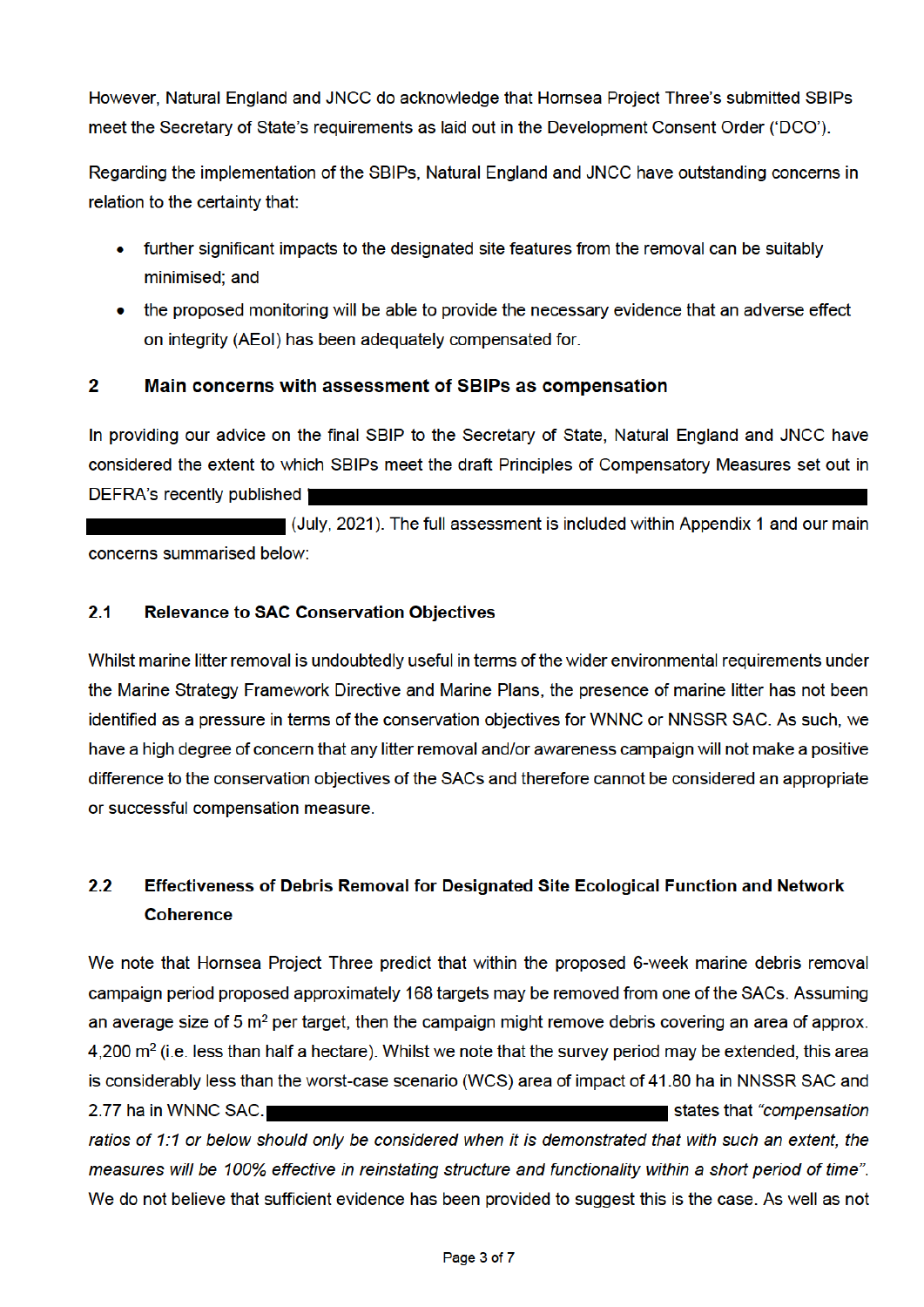being relevant to the SAC conservation objectives, Statutory Nature Conservation Bodies (SNCBs) advise that the SBIPs do not meet the minimum 1:1 compensation ratio criterion, and do not consider that the measures proposed within the SBIP will be 100% effective in reinstating structure and functionality of Annex I Sandbank feature within the designated site and/or maintain the coherence of the national site network.

### **2.3 Effectiveness of Marine Awareness Campaign**

Natural England and JNCC welcome industry undertaking a marine debris reduction and awareness campaign for the lifetime of the project, as per requirement 13d. However, we highlight that there is no certainty on the uptake of the campaign, or any impacts by the life of the project. The awareness campaign, transponders and rapid retrieval methodologies may offer some environmental benefit, but any success factors measured through an increase in stakeholder understanding in relation to the impacts of marine debris, buy in, or stakeholder behaviour change will be very difficult to measure and will unlikely be evident by the time of construction. We are also unsure how quantitative uptake of the measures could be used to infer the amount of debris that would have otherwise been discarded into the marine environment, and how that has offset long term/permanent habitat loss.

### **2.4 SNCB Conclusions**

Having carefully reviewed the SBIPs against the draft Principles the SNCBs remain of the opinion that the SBIPs do not offer adequate compensation for the AEoI caused by the lasting/permanent loss to Annex I Sandbank feature in the Wash and Norfolk Coast Special Area of Conservation (SAC) or North Norfolk Sandbanks and Saturn Reef SAC. The implementation of the SBIPs may potentially offer environmental benefits or 'Net Gain', but is not fit for purpose to provide compensatory measures for the predicted impacts.

### **3 Assessment of SBIP against SoS request**

Hornsea Project Three have worked closely with the Benthic Steering Group to develop the SBIP proposals, and we appreciate their efforts in taking many of the SNCBs comments on board. Natural England and JNCC believe Hornsea Project Three have demonstrated they can meet the SoS's requirements as laid out within the DCO.

Our detailed comments on the SBIP are included in Appendix 2, with our main outstanding issues summarised here:

### **3.1 Monitoring**

Natural England and JNCC welcome the inclusion of an Environmental Monitoring Plan. However, we have a number of outstanding concerns regarding the efficacy of the monitoring programme proposed.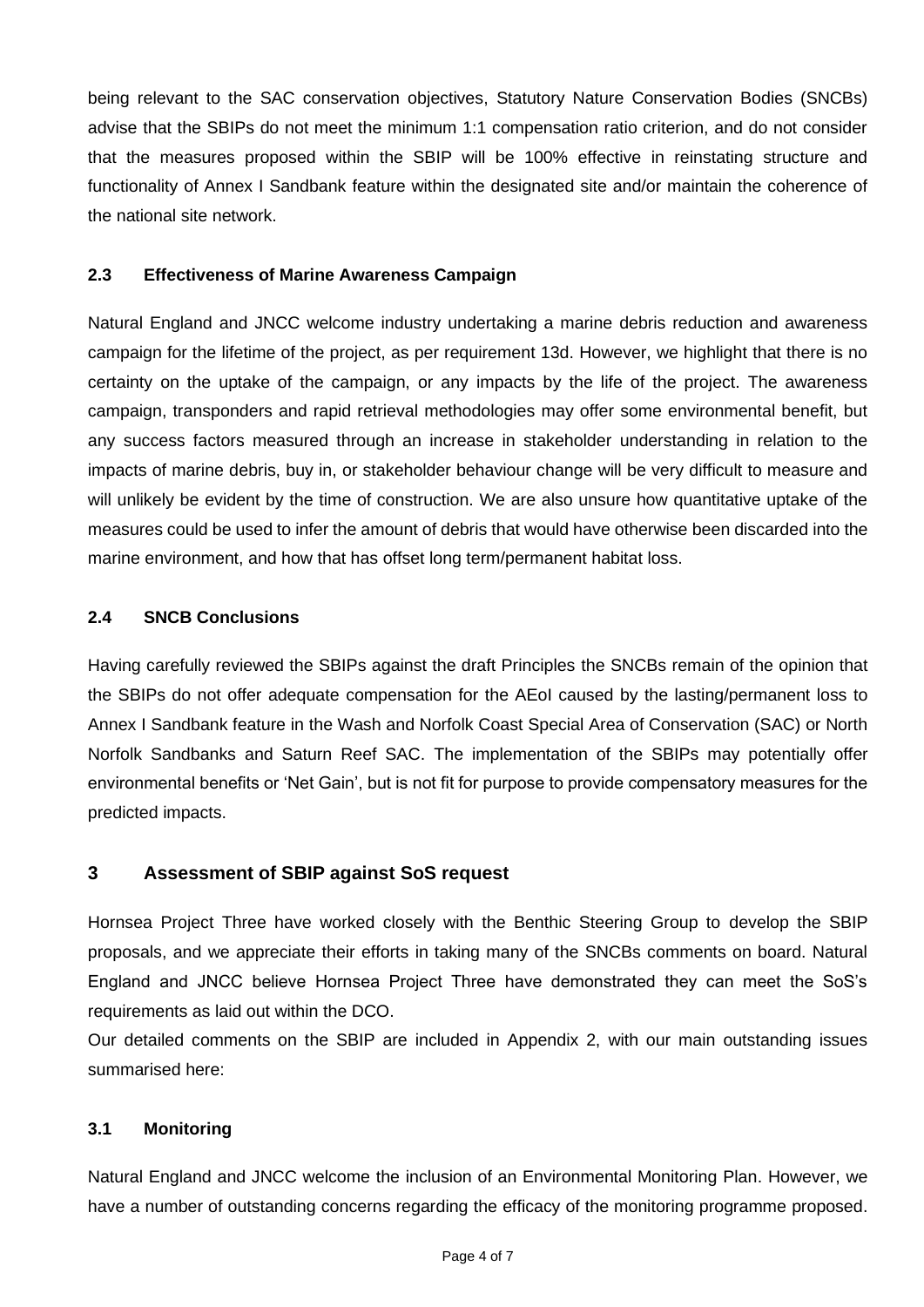We believe the monitoring as proposed will not allow Hornsea Project Three to demonstrate the extent to which compensation has been successful in addressing the adverse effects.

## **3.2 Impacts from debris removal**

We are concerned that there is currently insufficient detail within the 'decision tree' to demonstrate that the benthic ecologist would have sufficient guidance to undertake the survey and avoid impacts to other Annex I habitats during debris removal.

In addition, we have some concerns that there may be unintended impacts to habitats from the 'rapid retrieval' methods that the awareness campaign will be promoting.

## **4 Considerations on consenting**

Natural England's advice is that adverse effects on site integrity should be addressed at the time of Application. If this is not possible and the decision-maker has recourse to the derogations under the Habitats Regulations to consent the project, there needs to be confidence that the compensatory measures are sufficient to maintain the coherence of the national site network, including addressing any unresolved uncertainties regarding the scale and nature of the adverse effects. Failing to do so would leave several substantial issues to be resolved by the Marine Management Organisation (MMO) through the post-consent discharge process that takes place prior to construction. This in turn risks considerable project delays prior to and during construction whilst proper processes are followed and these are finally resolved (Natural England - Position Statement within the Boreas OWF Examination, January, 2020). The Applicant must accept this consequence at their own risk.

Furthermore, and as raised in our previous advice (response to SoS Consultation, April 2020), where uncertainty remains as to whether NSIP projects have been able to mitigate, reduce, avoid and compensate to a satisfactory level for predicted impacts, this will hinder Natural England's ability to advise on DCO/deemed Marine Licence (dML) condition discharge for future projects within these designated sites, including on the scale of impacts and likely success of any mitigation/compensation measures where there is an in-combination impact. In this context, added precaution in Natural England's advice is inevitable.

In this context, Natural England considers that MMO consents and/or marine licence discharges associated with Hornsea Project Three which might potentially contribute to in-combination impacts on these sites will therefore be highly challenging. Natural England advises that every effort should be made to avoid, reduce and mitigate the project impacts when discharging Development Consent Order/deemed Marine Licence and/or associated marine licence conditions, to allow robust conclusions of no AEoI to be drawn.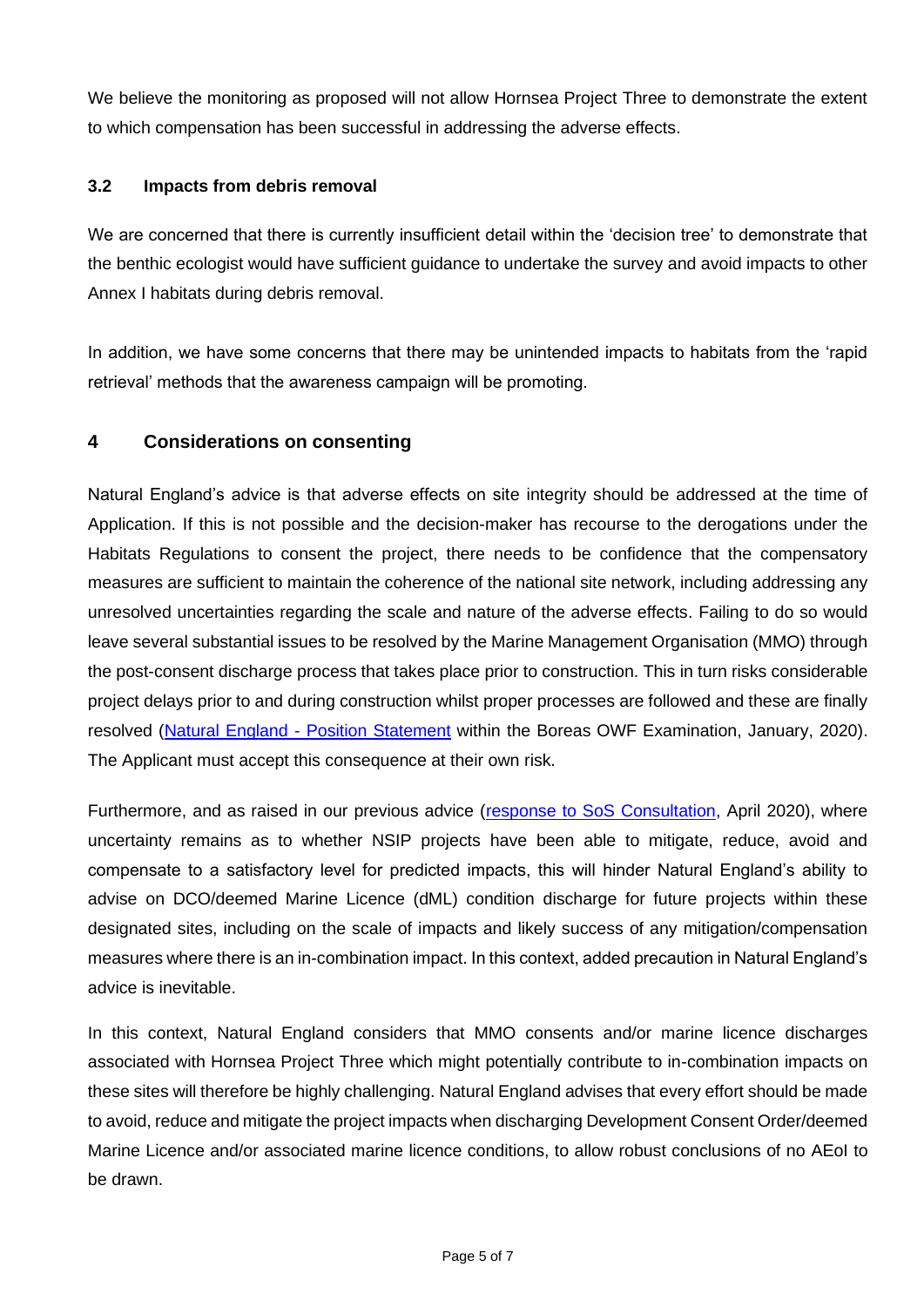In addition, Natural England recognises that the MMO marine licence consenting process for other projects/plans affecting these SACs is likely to be challenging as a result of the potential in-combination impacts with Hornsea Project Three. Again, Natural England advises that every effort should be made to avoid, reduce and/or mitigate the plan/project impacts to a level where the contribution the project makes to in-combination impacts is negligible.

We therefore forsee that should the SBIP be approved as submitted, the MMO as regulator of Deemed Marine Licence condition discharge for Hornsea Three and other Marine Licences will find themselves in the difficult and unenviable position of considering the in-combination impacts from cable protection for this project and subsequent plans or projects within these designated sites.

Finally, based on our experience of the resource requirements from SNCB to input into the Benthic Steering Groups in 2021, it is likely that the ongoing input required over the lifetime of the project will be substantial. This is disproportionate to the resource required by other projects and we question how this will be resourced for the lifetime of the project.

# **5 Development of Alternative Compensatory Measures**

In the light of the Secretary of State's decision letter for Norfolk Boreas (December 2021) the SNCBs understand that due to non-environmental constraints and concerns around certainty and implementation timescales, it is considered that there are limited alternative project-led benthic compensation measures which can be progressed to address impacts on MPAs. There is broad recognition that strategic approaches, particularly for benthic compensation, offer the best opportunity to deliver relevant and effective compensatory measures.

To help realise this, Natural England and JNCC are engaged and working proactively with stakeholders at various levels to develop more strategic approaches to marine compensation, including BEIS, Defra, the Crown Estate and offshore wind developers. Natural England and JNCC would welcome closer collaboration with and support for the BEIS Secretary of State in identifying appropriate strategic compensation for marine renewables and offshore development which facilitates the delivery of both Net Zero and 25 Year Environment Plan targets.

# **6 Additional Information**

Our detailed comments are included as separate Appendices:

- Appendix 1 Assessment of SBIP against guidance for developing compensatory measures.
- Appendix 2 Detailed comments on SBIP.

For any queries relating to the content of this letter please contact me using the details provided below.